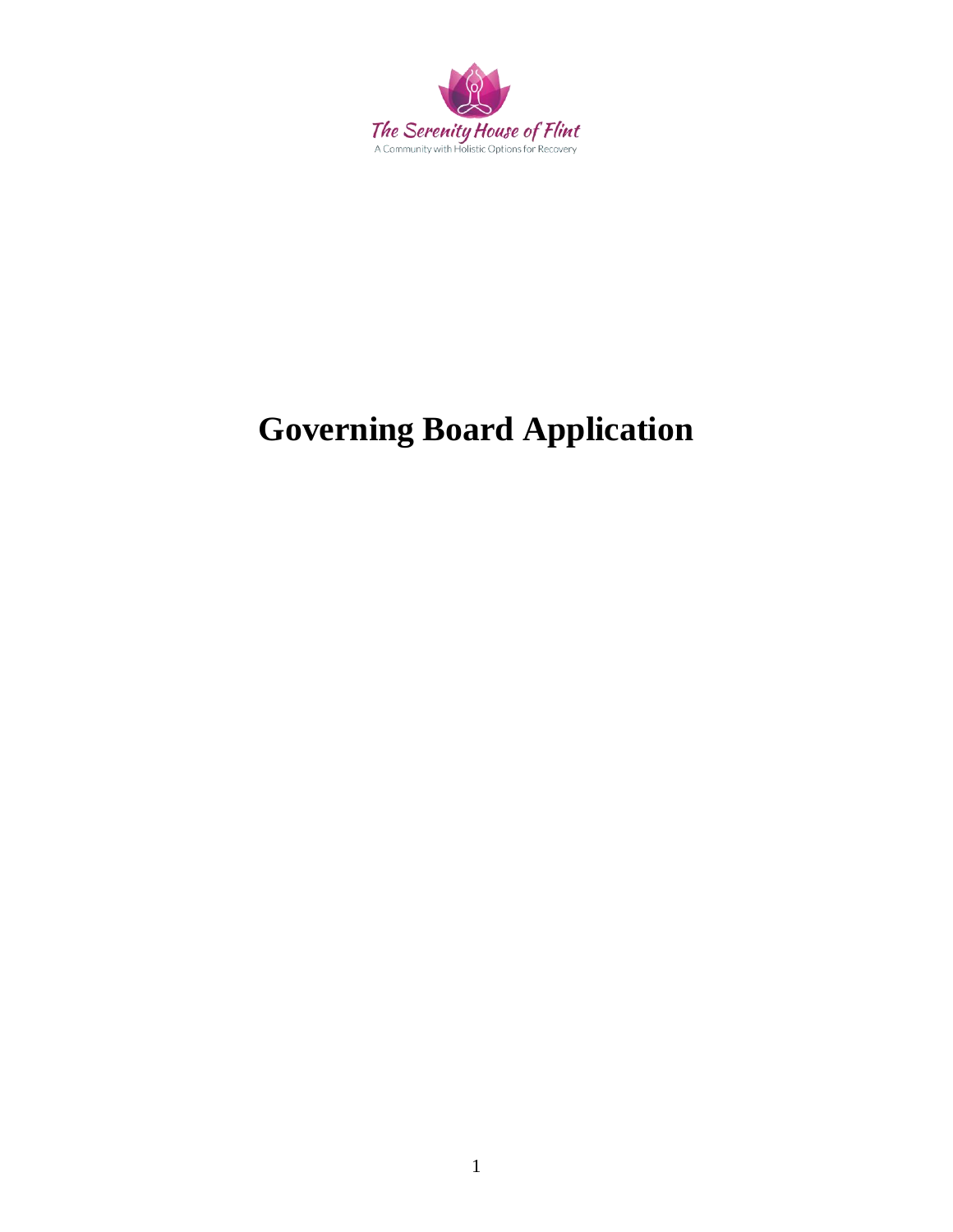

Hello,

You have received this board application because you have been recommended by a friend or staff member of the Serenity House of Flint or you have been identified as someone in our community that we would like to explore for a potential new board member position. We hope you will take this opportunity to learn more about the Serenity House, our mission, and the responsibilities of the governing board. We believe as you further explore the Serenity House of Flint the more you would love to partner with our organization in its areas of focus of addiction recovery, recovery advocacy, and holistic healing.

This application is just the beginning of the process in becoming a new board member. Interviews, site tours, and board approval may also be steps of the process. Ensuring that the Serenity House of Flint is a good fit for you and you for us is crucial in quality board development and the overall success of our organization. Should you determine that you have an interest in exploring a board position with us please complete this application and notify your contact person. Thank you for your interest in a potential Governing Board position with The Serenity house of Flint.

The Serenity House of Flint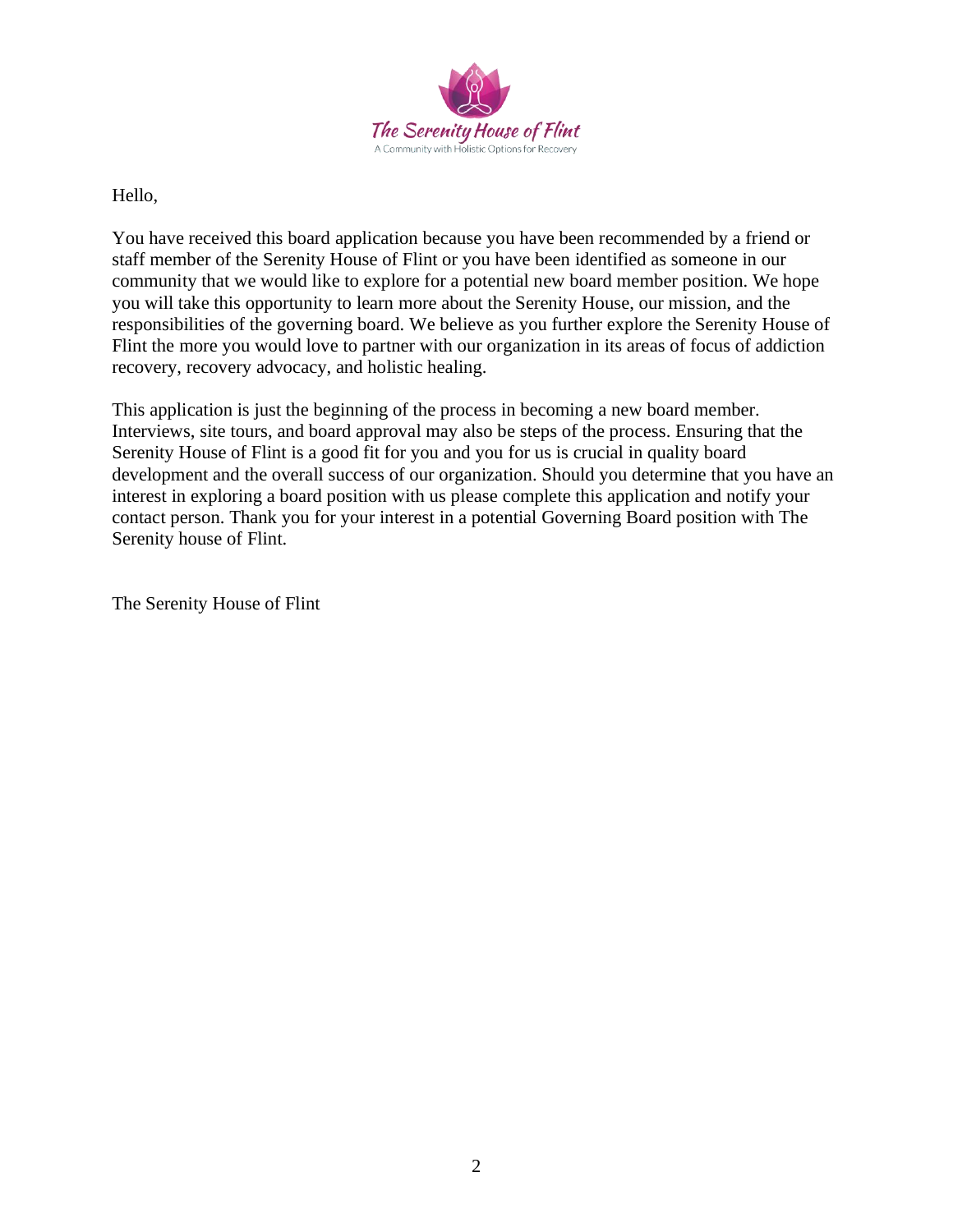

## Mission, Vision & History

## **Mission Statement**

The mission of The Serenity House of Flint is to advocate for people in recovery and provide holistic options for those recovering from substance use disorder, codependency, and trauma.

## **Vision**

To create communities free of substance use disorder, codependency, and trauma.

## **History**

This mission was created by people expressing the need for holistic pathways for their recovery. The advocacy was born out of the need for people to give a voice for people struggling with addiction and to eradicate the stigma surrounding addiction recovery.

Our executive director and founder, Tara Moreno, was working a 12-step program to heal her addictions and codependency when the idea formed. Tara watched her peers suffer even after having years of sobriety under their belt. She watched as the people she loved still suffered from other maladies beside addiction and set out to understand why this was so. She knew there was a solution to the negative cycles of addiction, codependency, and trauma.

The Serenity House of Flint is a 501c3 recovery community organization that advocates for people in addiction recovery and provides holistic options for the community. The Serenity House of Flint provides substance use prevention for men, women, and adolescents. The Serenity House of Flint is a peer-led organization where many of the people involved with the organization are either in recovery or have a loved one who is in active addiction or recovery.

The Serenity House of Flint provides a wide spectrum of services that include advocacy and educational events (Flint Recovery Walk & Rally and Flint Recovery Arts & Music Show) to reduce stigma surrounding addiction and holistic methods for recovery, which include Recovery Reiki, Recovery Reiki Trainings, Acudetox, Mindfulness Meditation, Yoga, and Aromatherapy.

## **Strategic Plan Goals**

## **Fund Development**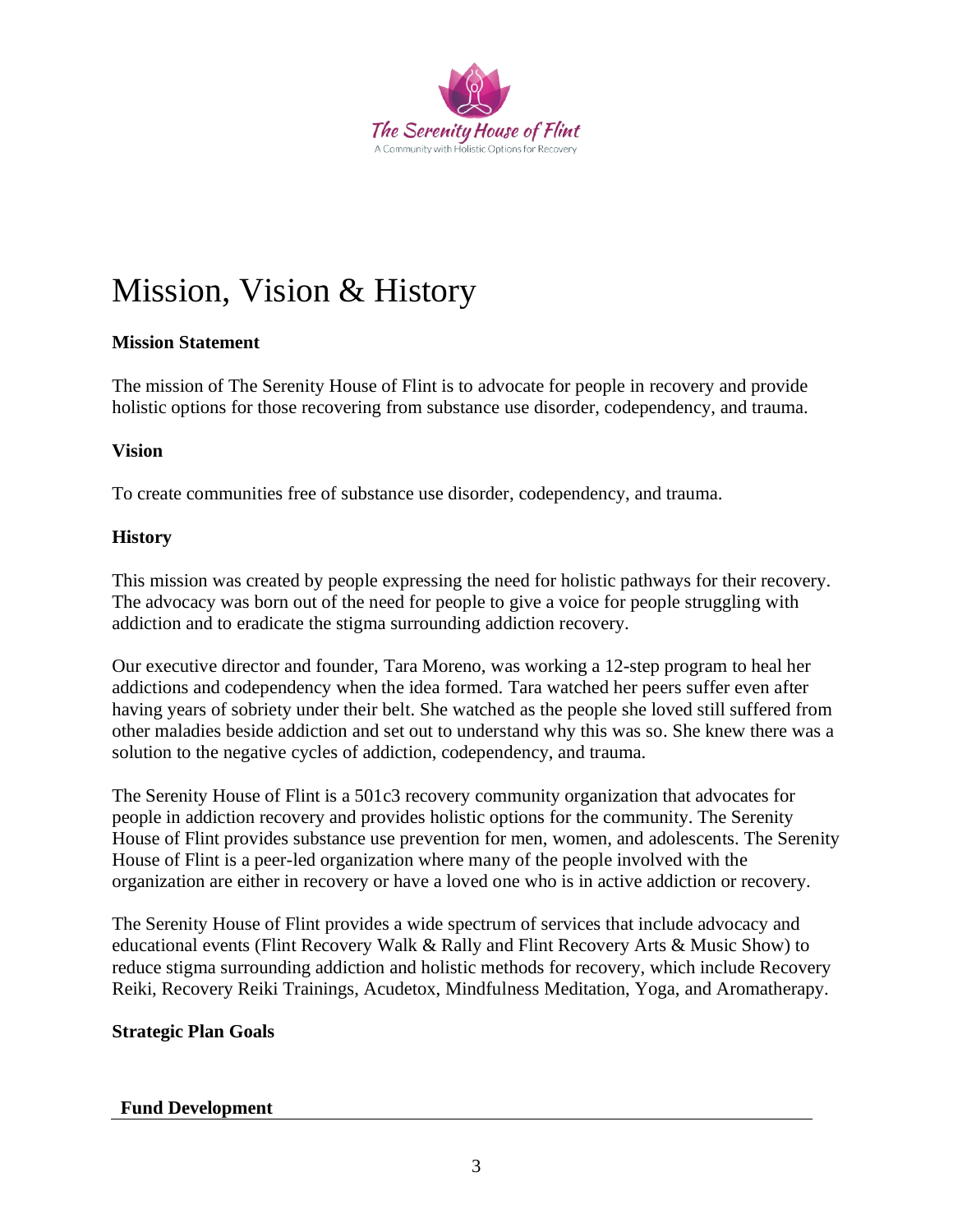

**Goal** Increase the amount and diversity of funding to maximize income that supports programming and administration.

#### **Board Development**

**Goal** Recruit and maintain a Board of Directors that is highly engaged, supportive and passionate regarding the organization's mission, and that is diverse enough in experience, thought, background and professional skill to provide a well-rounded approach to achieving the organization's vision.

#### **Staff Development**

**Goal** Develop and implement a formal, structured staffing and human resources plan that addresses short-, medium-, and long-term needs for administration, employees, contractors, volunteers and provider partners in order to fulfill program outlines and objectives.

#### **Programming**

**Goal** Develop and implement a recovery coaching and recovery support services program to serve our constituents in their various forms for those in recovery, those who are codependent, and those who are traumatized.

#### **Marketing and Public Relations**

**Goal** Create an effective print and digital marketing plan and informational portfolio.

#### **Data**

**Goal** Improve and streamline data collection process.

## **Governing Board Member Responsibilities**

Time Commitment Board meetings are held once a month for usually 1.5 hours in the second Wednesday at 5:30pm. In addition, each board member is expected to serve on a committee that would generally meet monthly for 1 hour. Board members are also asked to attend special events throughout the year.

## **Typical Board Member Responsibilities**

#### *Ensure adequate financial resources/fundraising*

One of the board's foremost responsibilities is to secure adequate on-going financial resources for the organization to fulfill its mission.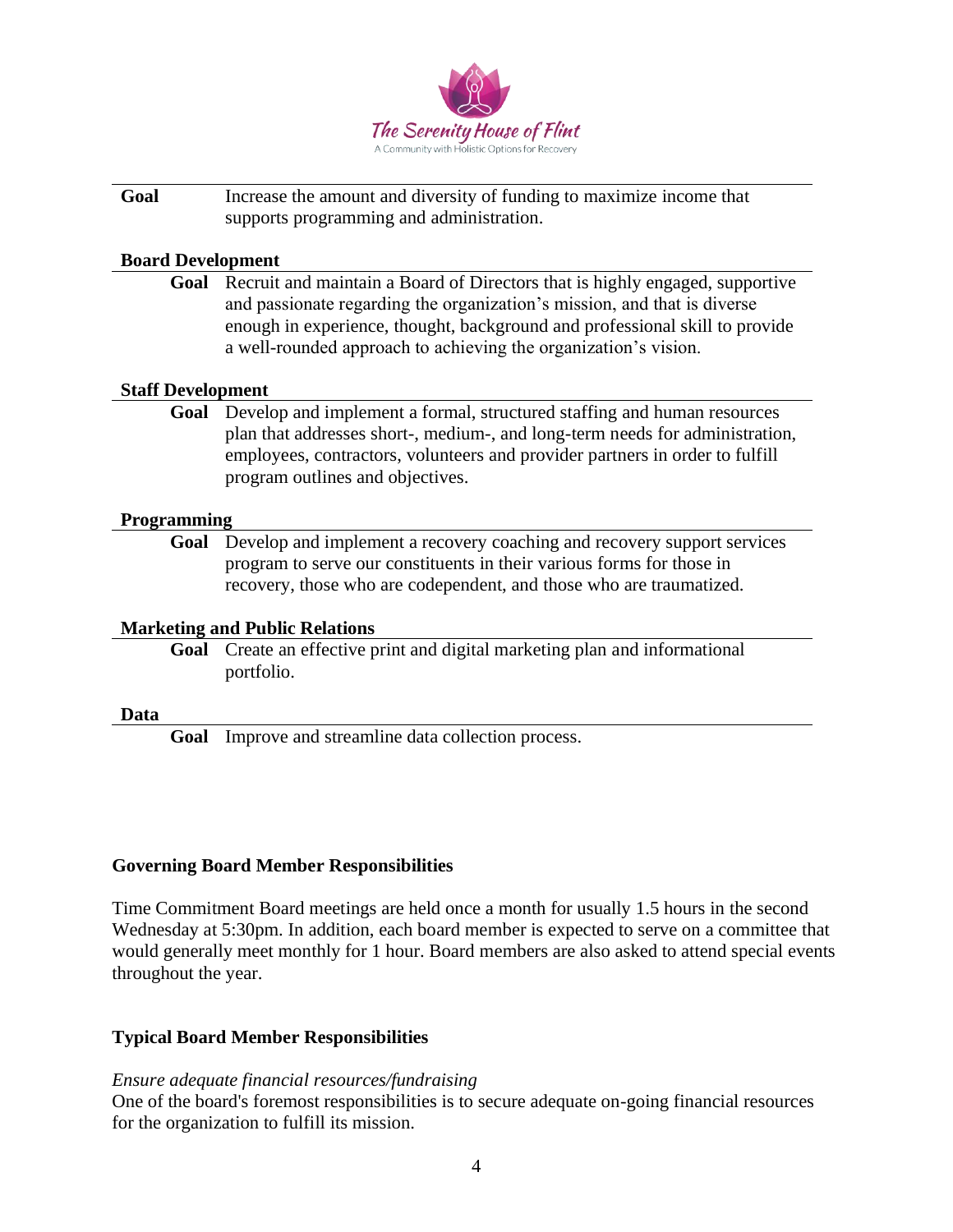

*Ensure effective planning*

Boards must actively participate in an overall strategic planning process and assist in implementing and monitoring the plan's goals.

*Protect assets and provide proper financial oversight* 

The board must assist in developing the annual budget and ensuring that proper financial controls are in place.

*Enhance the organization's public standing*

The board should clearly articulate the organization's mission, accomplishments, and goals to the public and garner support from the community.

*Build a competent board* 

All boards have a responsibility to articulate prerequisites for candidates, orient new members, and periodically and comprehensively evaluate their own performance.

*Hire, support and evaluate the executive director*

The board should ensure that the chief executive has the moral and professional support he or she needs to further the goals of the organization.

*Ensure legal and ethical integrity*

The board is ultimately responsible for adherence to legal standards and ethical norms.

## **Board Legal Duties**

Duty of Care requires leaders to use reasonable care and good judgment in making their decisions on behalf of the interest of the organization.

Duty of Loyalty requires leaders to be faithful to the organization, avoiding conflicts of interest.

Duty of Obedience requires leaders to comply with governing documents (i.e. bylaws, article of inc., policies, etc.)

Why Serve? The Serenity House of Flint is an organization that prides itself at getting to the root cause of addiction, codependency and trauma issues with a tradition of bettering the community of Greater Flint. A successful governing board is achieved by attracting successful and quality business and community leaders? Do you see yourself in this positive image? If so, we might have the right seat for you!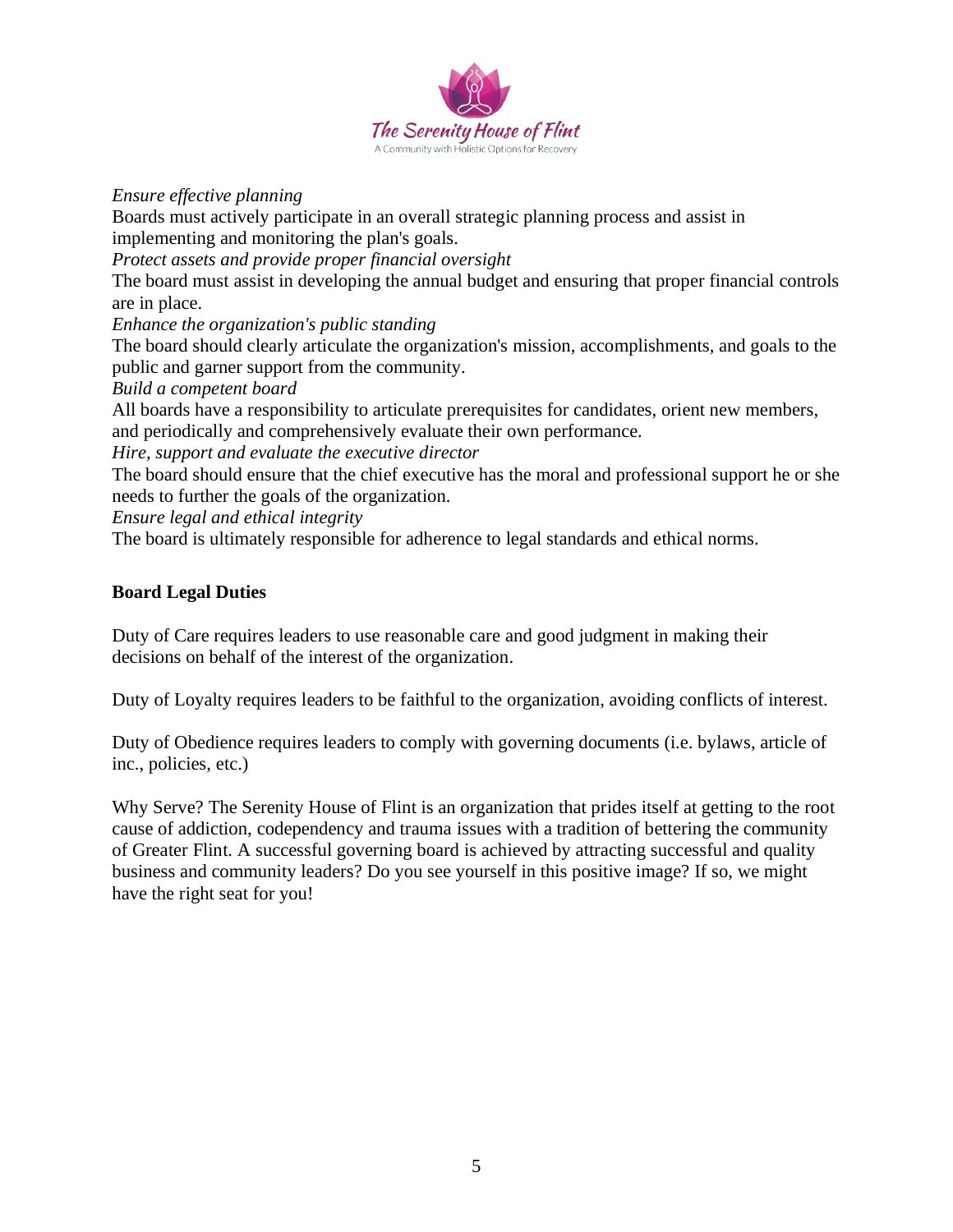

## **SHOF Board Membership Application**

| Name:       |  |
|-------------|--|
|             |  |
| Address:    |  |
| Tel:        |  |
|             |  |
| Email:      |  |
| Occupation: |  |
|             |  |
| Employer:   |  |

Affiliations and Memberships:

Skills (check the ones you have experience in):

- o Reading
- o Financials Business Management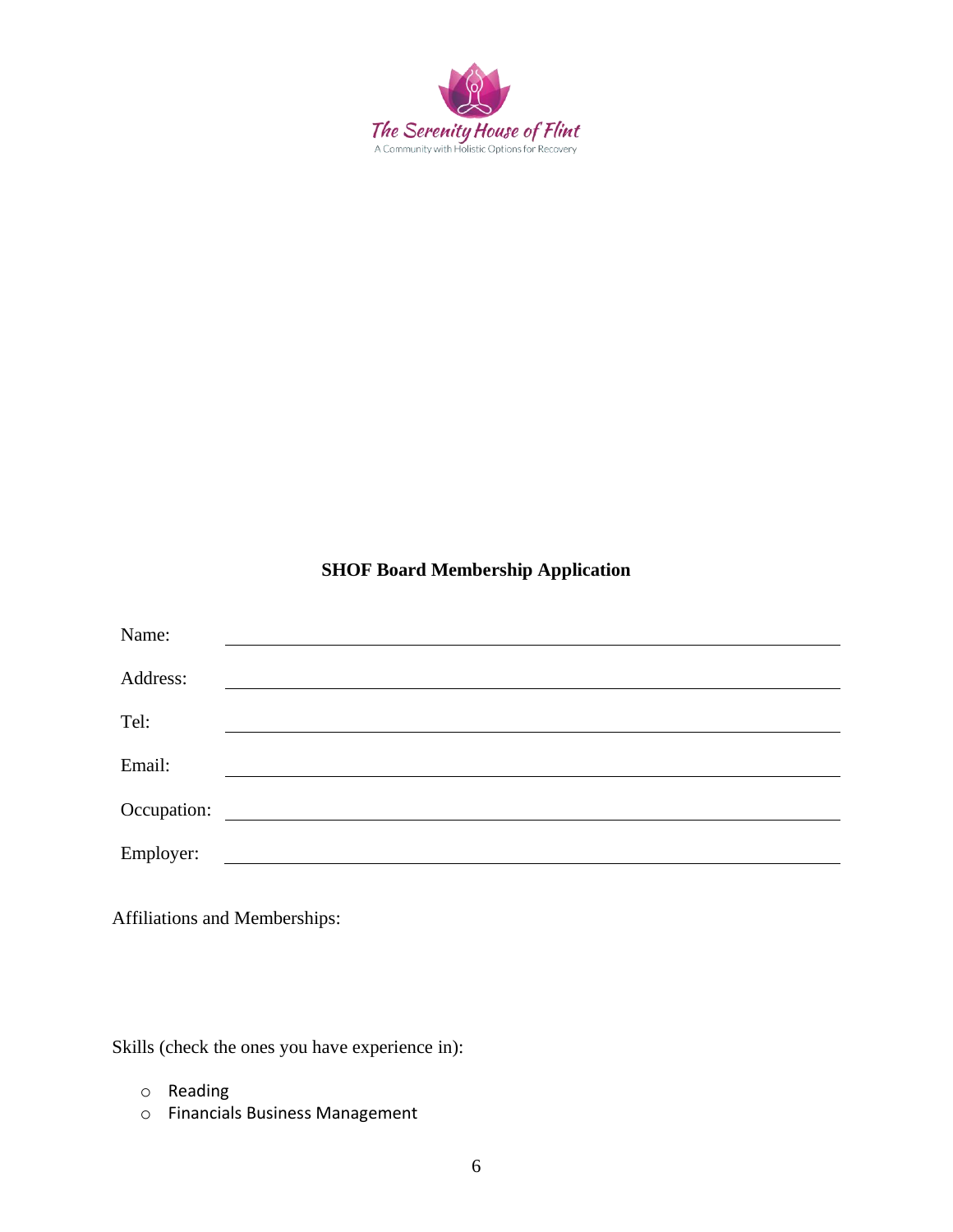

- o Accounting
- o Human Resources
- o Fundraising
- o Grant Writing
- o Administration
- o Outreach/Advocacy Nonprofit Experience
- o Community Service
- o Leadership Development
- o Law/Legal Issues
- o Policy Development
- o Real Estate Banking
- o Program Evaluation
- o Information Technology
- o Web Design
- o Public Relations
- o Strategic Planning
- o Event Planning
- o Campaign Planning
- o Education/Instruction
- o Medical/Healthcare
- o Membership
- o Growth Marketing/Social Media
- o Child Development

Add any other skill set you deem valuable to the organization:

Addiction Recovery or Holistic Health Experience:

Board Membership Experience

Committee Interests: (finance, fundraising, public relations)